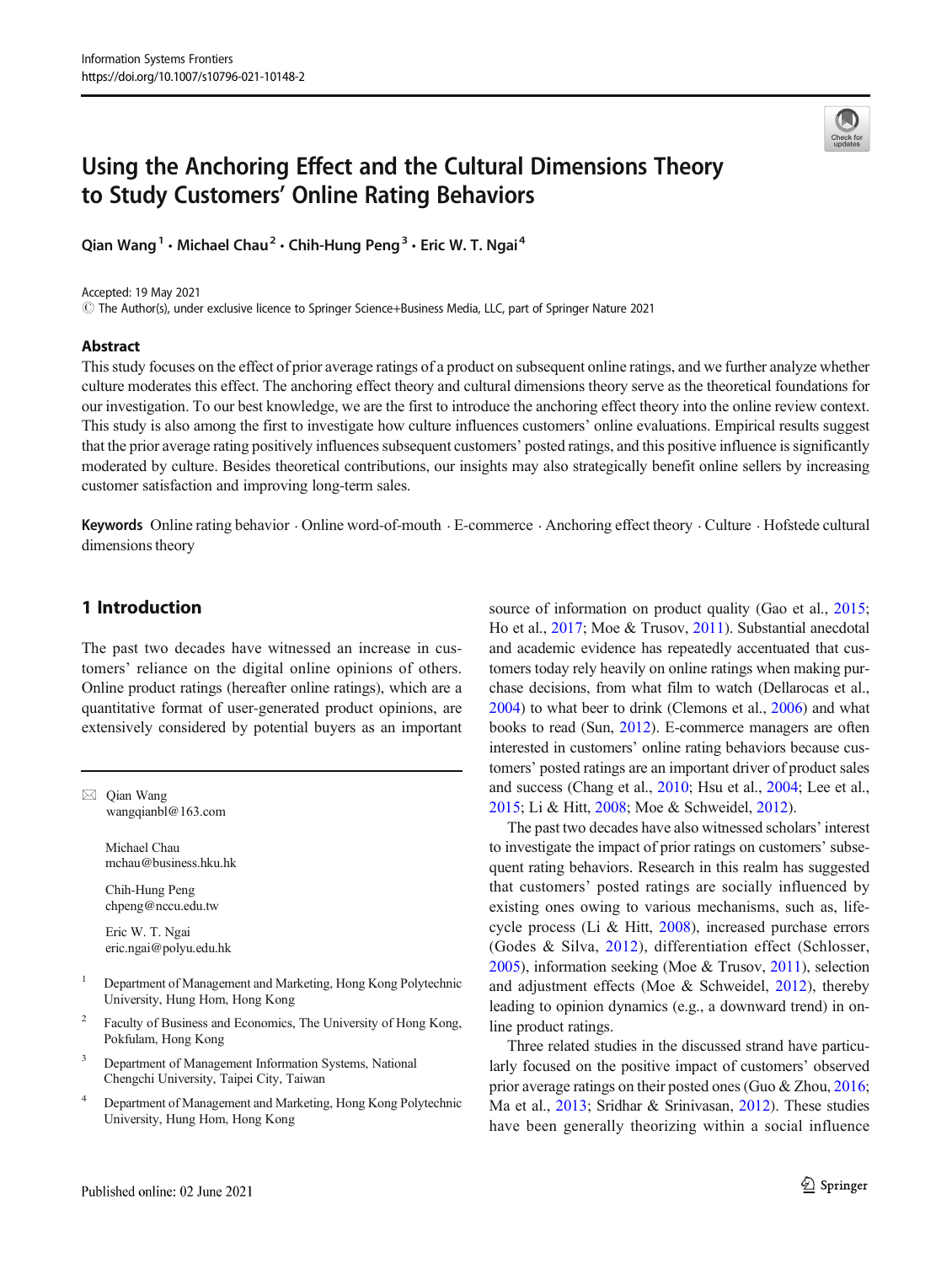<span id="page-1-0"></span>

Fig. 1 Research conceptual model

framework, and suggested that the presence of social influence results in the tendency of subsequent reviewers to conform to the opinions generated by prior customers. In general, this social influence stems from two sources: (1) the case that customers tend to think that an aggregated evaluation generated by a majority of customers is relatively correct and (2) customers' tendency to conform to legitimate information (Guo & Zhou, [2016\)](#page-11-0). Although the adoption of social influence theories in the three studies provide an ideal framework to conceptualize the discussed positive impact, we note that if the social influence mechanism is the only mechanism that drives the impact, then this impact should be further strengthened when a customer's observed prior average rating is generated by numerous customers, but Guo and Zhou ([2016\)](#page-11-0) found an opposite effect. They empirically determined that the volume of prior ratings tends to mitigate the positive impact of the prior average ratings on the subsequent ones.

The preceding paradox motivates us to further clarify the mechanism that drives the positive impact of customers' observed prior average ratings on their posted ones. We particularly infuse our theory with customers' common rating behaviors. To simplify, we consider the context that a customer is rating a hotel via an online travel agency. In the customer's purchase stage, it was a nearly impossible scenario that he/she directly booked a hotel without disregarding the real-time prior average rating of the hotel at all (Israeli, [2002;](#page-11-0) Moe & Trusov, [2011](#page-12-0)). The customer's observed prior average rating should have played a significant role in shaping her prior expectations and determined the corresponding purchase decision. Then, when entering the rating stage, the customer is highly likely to use such an important and aggregated information (Ma et al., [2013](#page-11-0); Sridhar & Srinivasan, [2012\)](#page-12-0), and consider it a starting point for evaluating the related experiences, thereby involuntarily undergoing a series of comparative thinking (e.g., "why prior customers posted 8 for such a bad hotel," "why an 8-rated hotel does not provide WiFi!" or "the prior customers are right; the hotel surely only deserves 8"). Eventually, the customer may reject such a prior average rating as being considerably high or low, and post an entirely different rating to reflect her true experience. However, anchoring effect theory suggests that the customer's observed prior average rating has already served as an anchor in the rating process, since the customer has already undergone an "anchor-and-adjust" process, in which "people begin with the anchor value and then adjust their answer toward a more plau-sible value" (Wegener et al., [2001](#page-12-0), p. 62).

Therefore, we analyze the influence of customers' observed prior average ratings on their posted ones on the basis of anchoring effect theory. Anchor effect involves a heuristic processing of presenting a quantitative anchor, in which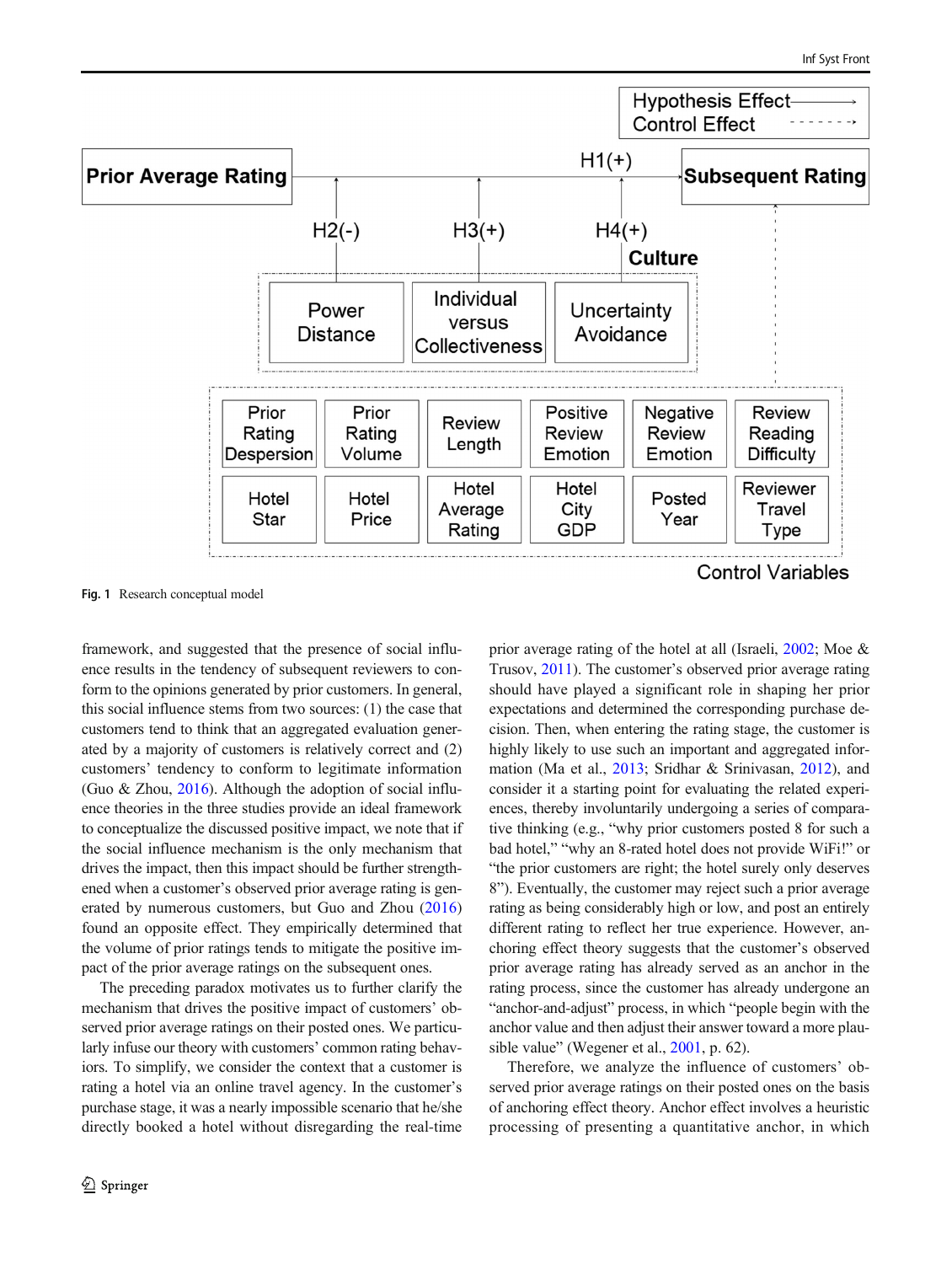participants provide quantitative evaluations (Tversky & Kahneman, [1974\)](#page-12-0). Consistent with anchoring effect theories, which indicate that participants' evaluations are positively influenced by an initially presented anchor value (Furnham & Boo, [2011;](#page-11-0) Mussweiler & Strack, [2001](#page-12-0); Wegener et al., [2010](#page-12-0); Wegener et al., [2001](#page-12-0)), we postulate that prior average ratings can positively influence subsequent ratings. Such a postulation is explored via the following research question: How and why does a customer's observed prior average rating influence his/her posted rating?

Within an anchoring effect framework, we argue that the previously mentioned paradox (i.e., prior average ratings generated by only a few customers are found to exert a large impact on subsequent ratings) is justifiable because the anchoring literature has suggested that even uninformative or implausible anchors could induce equal, or even large, anchoring effects (Critcher & Gilovich, [2008;](#page-11-0) Jacowitz & Kahneman, [1995](#page-11-0); Mussweiler, [2001;](#page-12-0) Tversky & Kahneman, [1974\)](#page-12-0). Therefore, the prior average ratings generated by only a few customers are likely to exert an even larger anchoring effect that the ones generated by numerous customers. This evidence has unfolded the aforementioned paradox and further suggested the fitness to answer our research question from an anchoring perspective.

Given the potential positive impact of prior average on subsequent ratings, we also aim to provide a fine-grained investigation on the potential moderating roles. Given that anchoring effect theory suggests that the magnitude of anchoring varies along with decision makers' personalities, such as, con-scientiousness (Eroglu & Croxton, [2010\)](#page-11-0) and openness to experience (McElroy & Dowd, [2007\)](#page-11-0), which are fundamentally shaped by individual culture (Bond & Smith, [1996](#page-11-0); Sussman & Siegal, [2003\)](#page-12-0), we argue that further opportunities are available to scrutinize the moderating effects of culture in our context. Accordingly, we propose our second research questions: How does a customer's culture moderate the influence of a customer's observed prior average rating influence on the posted rating?

To summarize, this study aims to analyze the relationships among prior average rating, customer's culture as the moderator, and subsequent rating. The empirical results are obtained by using the longitudinal secondary data collected from [Agoda.](http://www.haosou.com/link?url=http%253A%252F%252Fwww.agoda.com%252Fzh-cn%252Fpartners%252Ftracking.aspx%253Ftype%253D1%2526site_id%253D1605629%2526url%253Dhttp%253A%252F%252Fwww.agoda.com%252Fzh-cn%252F%2526utm_source%253D360%2526utm_medium%253Dbrandzone%2526utm_content%253DTitle%2526tag%253D650148eabe9144ffb59e0798796309fcd281&q=agoda&ts=1448588932&t=954edfa2eb11afb200e53967ff5c0c2&src=haosou)com and Itim International for 2451 US hotels with 127,133 observations from 2011 to 2016. Our analysis results show that there exists a significant positive relationship between a customer's observed prior average rating of a product and his/her posted rating, and additionally, this relationship can be considerably moderated by culture.

Our study contributes to the literature in several ways. First, we contribute to the research stream on the impact of prior average ratings on subsequent ratings by introducing anchoring effect theory to explain the mechanism of this impact. Our theorizing is distinct from the traditional one, which is based on social influence theory, thereby providing new insights into the potential mechanisms that drive prior average ratings to positively influence subsequent ratings.

Second, although previous IS studies have attempted to find ways to recognize the importance of culture in the online behaviors of customers (Chau et al., [2002](#page-11-0); Hwang & Lee, [2012;](#page-11-0) Ng, [2013;](#page-12-0) Sia et al., [2009;](#page-12-0) Stafford et al., [2004;](#page-12-0) Yoon, [2009\)](#page-12-0), we note that prior research has generally failed to examine how culture matters to the impact of prior ratings on the subsequent ones. This lack of attention is concerning considering the current exponential growth of globalization and ecommerce. To the best of the authors' knowledge, the current study is among the first to provide insights into how customers' cultures moderate the relationship between their observed prior average ratings and posted ratings. Beyond this perspective, the corresponding analysis may help complement the potential "missing link" in investigating customers' susceptibility to the anchoring effect in the online rating context.

Third, we adopt Hofstede's [\(1984\)](#page-11-0) cultural dimensions theory to capture the discrepancies between cultures in this study. While the uses of the anchoring effect and cultural dimensions theories are both substantially widespread, our study provides an initial linkage between these two classical theories, thereby contributing to the extant understanding of both theories.

The remainder of this paper is organized as follows: In Section 2, we describe the research framework and hypotheses. In Section 3, we introduce the data collection, construct the variables, and present our main analysis results. Finally, in Section 4, we present the discussion and conclusions.

# 2 Research Framework and Hypotheses

#### 2.1 Prior Average Rating and Subsequent Rating

Research focusing on how prior ratings affect subsequent ratings is growing. Table [1](#page-3-0) shows a summary of this stream of studies.

According to the literature reviewed in Table [1,](#page-3-0) the extant studies have presented diverse reasons that future ratings will be affected by prior ratings. The proposed causes may involve customers' different product preferences (Li & Hitt, [2008\)](#page-11-0), diverse online WOM perception (Godes & Silva, [2012\)](#page-11-0), prior ratings-based pre-purchase expectations of customers (Ho et al., [2017](#page-11-0)), differentiation effect (Moe & Schweidel, [2012;](#page-11-0) Schlosser, [2005](#page-12-0)), and bandwagon effect (Moe & Schweidel, [2012\)](#page-11-0), and the effect of consensus (Ma et al., [2013;](#page-11-0) Moe & Schweidel, [2012\)](#page-11-0). Furthermore, based on these studies, we also note the possible outcomes stemming from the effects of prior ratings on future ratings. The possible outcomes include the following: Future online ratings display a dynamic trend (Godes & Silva, [2012;](#page-11-0) Li & Hitt, [2008;](#page-11-0) Schlosser, [2005;](#page-12-0) Wu & Huberman, [2008](#page-12-0)), product sales are influenced (Moe &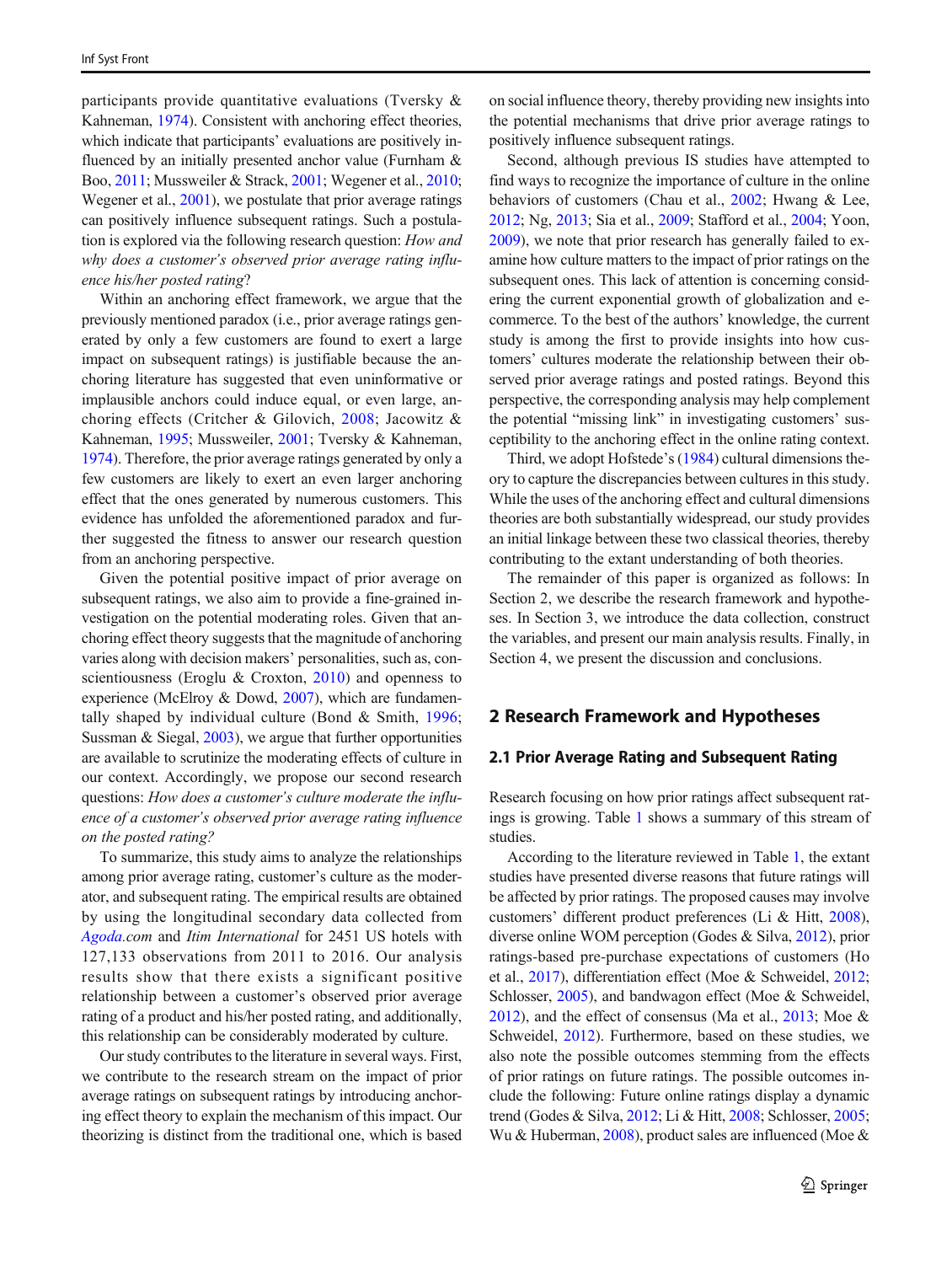Table 1 Literature on the Effect of Prior Ratings on Future Ratings Table 1 Literature on the Effect of Prior Ratings on Future Ratings

<span id="page-3-0"></span>

| Literature                              | Product Type     | Effect Type                                                                                                                            | Cause of Effect                                                     | Theoretical Background<br>for Effect                           | Main Findings                                                                                                                                                                                                                                                    |
|-----------------------------------------|------------------|----------------------------------------------------------------------------------------------------------------------------------------|---------------------------------------------------------------------|----------------------------------------------------------------|------------------------------------------------------------------------------------------------------------------------------------------------------------------------------------------------------------------------------------------------------------------|
| Schlosser (2005)                        | No specific type | The effect of prior positive or<br>future<br>negative reviews on                                                                       | Differentiation effect                                              | Negative bias theory                                           | (1) Posters tend to negatively adjust their product evaluations after reading<br>(2) Online ratings have a downward trend<br>negative reviews                                                                                                                    |
| Li and Hitt (2008)                      | <b>Books</b>     | The effect of posted time of prior Idiosyncratic preferences of Information-motivated<br>ratings on posted ratings<br>rating decisions | early buyers                                                        | herding                                                        | (1) Initial product ratings tend to be provided by early customers.                                                                                                                                                                                              |
| Wu and Huberman (2008) No specific type |                  | The effect of the extremity of prior<br>ratings on posted ratings                                                                      | differently from others<br>Tendency to speak out                    | Rational choice theory                                         | (1) An online rating trend occurs wherein extreme views are increasingly<br>involved in the reviews.                                                                                                                                                             |
| Moe and Trusov (2011) Beauty products   |                  | The effect of social dynamics in<br>the ratings environment on<br>subsequent ratings                                                   | adjustment effects<br>Selection effect and                          | Not specifically indicated                                     | (1) The social dynamics of online product ratings have effects on sales and<br>future ratings.                                                                                                                                                                   |
| Godes and Silva (2012)                  | <b>Books</b>     | The effect of time and ordinality<br>of prior ratings on posted<br>ratings                                                             | diagnostic ability<br>Decreased review                              | herding and rational<br>Information-motivated<br>choice theory | (1) The self-selection behavior of consumers can cause systematic bias in<br>(2) The online average numerical value of ratings decreases with the<br>ordinality of the rating rather than with time<br>reviews posted during early periods.                      |
| Ho et al. $(2017)$                      |                  | rating<br>No specific type The effect of disconfirmation<br>from prior ratings on<br>decisions                                         | Pre-purchase expectation<br>disconfirmation bias<br>formulation and | Expectation-disconfirmation<br>theory                          | (2) The direction of the rating based on actual experiences is in accordance<br>(1) An individual tends to review highly when his/her encountered mag-<br>nitude of disconfirmation is large.<br>with the sign of disconfirmation                                |
| Guo and Zhou (2016)                     | Restaurants      | ratings<br>The effect of the prior average<br>rating on subsequent                                                                     | Information diagnosticity,<br>social influence                      | Social influence theory                                        | moderating effect on the influence of prior average rating on subsequent<br>(2) Such moderating effects are contingent on subsequent reviewers'<br>(1) Either of volume or variance of prior ratings exerts a negative<br>connectedness and expertise<br>rating. |
| Sridhar and Srinivasan<br>(2012)        | Hotels           | relationship between product<br>The moderating role of prior<br>average rating on the                                                  | Social influence                                                    | Social influence theory                                        | product recovery (to address product failure) on the reviewer's online<br>(1) Other consumers' online ratings moderate the effects of positive and<br>regular negative features of product experience, product failure, and<br>product rating                    |
| Ma et al. (2013)                        | No specific type | features and the posted ratings<br>The effect of the prior average<br>ratings<br>rating on subsequent                                  | Expectation formulation                                             | A mechanism similar to the<br>one of social influence          | (1) The effect of prior average rating on subsequent ratings can be<br>moderated by the features of the review and the reviewer                                                                                                                                  |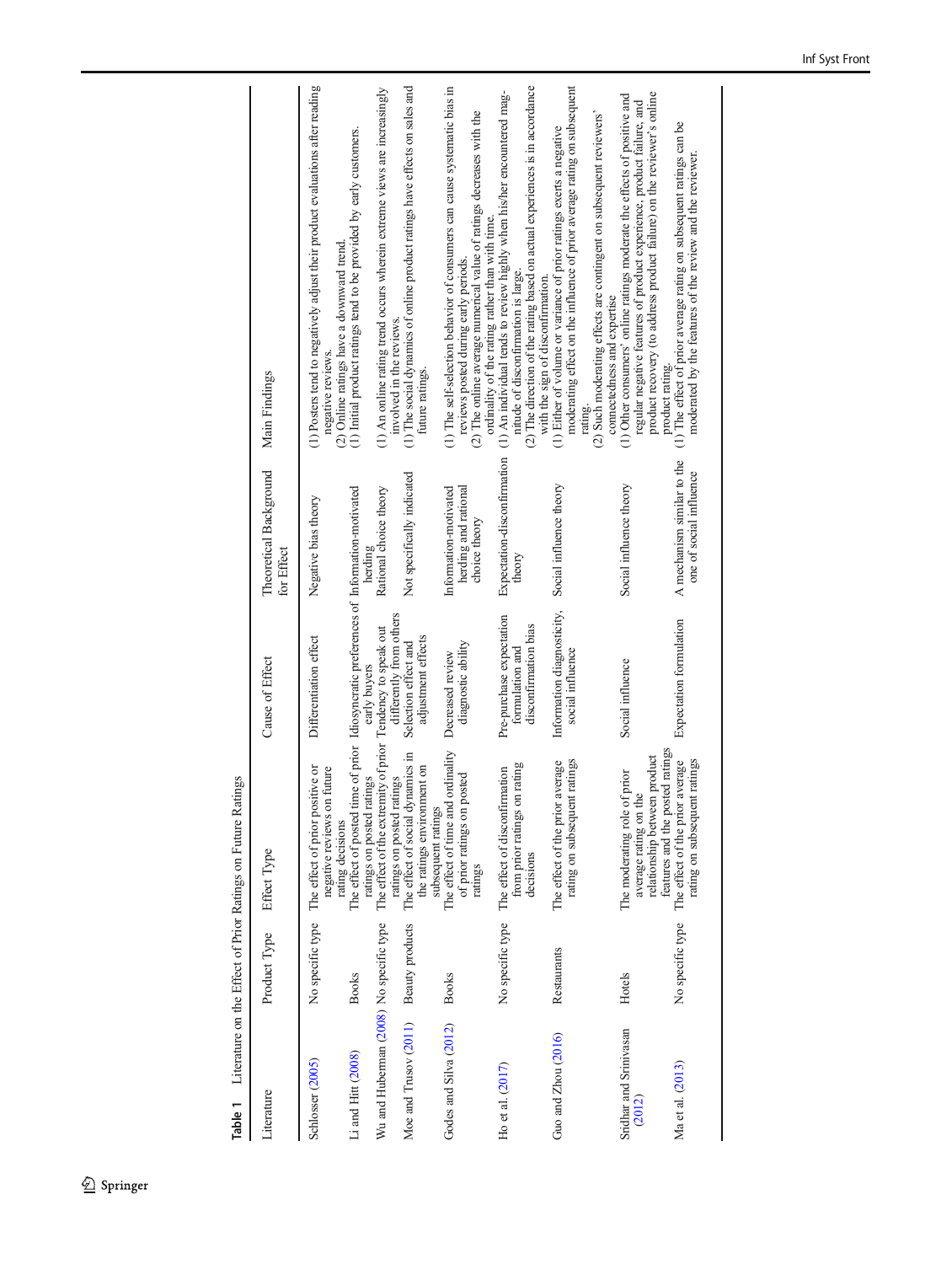Trusov, [2011](#page-12-0)), customers' willingness to evaluate online is affected (Ho et al., [2017\)](#page-11-0), and customers' posted ratings are different from the actual product experience (Ma et al., [2013\)](#page-11-0).

In particular, three studies in the research stream have investigated how customers' observed prior average ratings impact their posted ratings. The referred studies have reach a consensus that such an impact is positive. In terms of the underlying mechanisms of this impact, they have provided explanations on the basis of social influence theory. For example, Sridhar and Srinivasan [\(2012,](#page-12-0) p.73) noted that "people experience conformity pressures from other members in a social group. The actions of others have a powerful effect on a given member' s behavior." Ma et al. [\(2013,](#page-11-0) p. 282) stated that "without any other dependable and readily available way to assess a product or a service before consumption, consumers tend to build their expectations on the average rating of prior reviews. These prior expectations serve as a foundation, or level of reference, for postconsumption evaluations."

We would like to further clarify the mechanism that drives the positive influence of prior average ratings on subsequent ratings within an anchoring effect framework. We adopt such a novel framework in our context because customers tend to retrieve information on prior average ratings during their actual ratings, and use the information as a starting point for adjustment and make comparative assessments (e.g., "why a hotel that rates 8.9 provides no breakfast!" or "oh, the hotel that rates 3 is not quite bad."). Anchoring effect theory suggests that comparative assessment make individuals generate information consistent with the anchor value in ways that bias the subsequent judgement (Epley & Gilovich, [2001](#page-11-0); Jacowitz & Kahneman, [1995](#page-11-0)), thus, we argue that prior average ratings play as anchors during such customers' online rating processes.

Anchoring effect represents one of the most robust cognitive heuristics for decision-making that occurs daily and universally (Furnham & Boo, [2011](#page-11-0)). In terms of the source of the anchoring effect, scholars in recent years have widely accepted and cited "hypothesis-testing" conceptualization as an explanation (Chapman & Johnson, [1999](#page-11-0); Mussweiler, [2001](#page-12-0); Mussweiler & Strack, [1999;](#page-12-0) Wegener et al., [2010](#page-12-0)). That is, when a decision-maker considers an initially presented anchor, he/she will use the information as a starting point and tests the hypothesis that this anchor is a plausible answer to the judgment. In doing so, the decision-maker automatically compares the corresponding attributes of the target with his/her existing knowledge and searches for a series of ways in which the target shares commonalities with the anchor. This approach activates his/her ability to access the anchorconsistent knowledge to adjust his/her decision toward the initially presented anchor (Petty & Cacioppo, [1986\)](#page-12-0).

In the online shopping context, the prior average rating of a product, as an explicitly displayed aggregated numerical opinion, will undoubtedly attract significant attention from a potential customer during his/her purchase (Dellarocas et al., [2007\)](#page-11-0). Then, in the rating stage, the customer tends to use such information that comes to the mind for evaluating the experience and estimating the ratings. In the process, the customer will subconsciously and comparatively test the hypothesis that the prior average rating is a reasonable answer, thereby accessing to anchor-consistent information to bias his/her judgment. Thus, the customer's posted rating will be positively influenced by the anchor of the prior average rating. In other words, a high anchor (i.e., a high prior average rating) initially perceived by a customer will lead to a high evaluation judgment (i.e., a high subsequent rating). Accordingly, we propose the following hypothesis:

HYPOTHESIS 1 (H1). A customer's observed prior average rating of a product during purchase positively influences his/her posted rating during review process.

#### 2.2 Moderating Role of Culture

As the prior average rating serves as an anchor when a customer is posting a rating, the key to investigating the moderating role of culture lies in exploring the intervening role of the customer's culture on his/her level of stimulation by the anchoring effect.

The level of the anchoring effect is contingent upon the degree of extensive generation of anchor-consistent knowledge in the target subject (Mussweiler & Strack, [2001\)](#page-12-0). A primary method proposed to enhance such knowledge generation is elaboration, the level of which varies with the motivation and cognitive efforts a decision-maker devotes to assessment (Petty & Cacioppo, [1986;](#page-12-0) Wegener et al., [2010\)](#page-12-0). The degree of elaboration is high when he/she has additional motivation or effortful thinking. When a decision-maker's degree of elaboration is high, substantial target attributes that are common with the anchor are stimulated in his/her mind to adjust judgment. This highly motivated extensive pool of anchor-consistent information then yields a large anchoring effect. Simply put, significant motivation or further effortful thinking during evaluation will yield high levels of the anchoring effect.

Culture is a notion that contains multidimensional interpretations (Weber & Hsee, [1998](#page-12-0)). Hofstede's cultural dimensions theory (Hofstede, [1984\)](#page-11-0), which represents the most extensively applied theory for capturing cultural differences (Leidner and Kayworth, [2006](#page-11-0); Steenkamp, [2001](#page-12-0)), has been used in many studies. Based on this theory, cultural discrepancies can be captured in four dimensions, namely, power distance, individualism versus collectivism, masculinity versus femininity, and uncertainty avoidance (Hofstede, [1984\)](#page-11-0). Given the online WOM context of our study, our model includes three dimensions, namely, power distance, individualism versus collectiveness, and uncertainty avoidance. These three dimensions are selected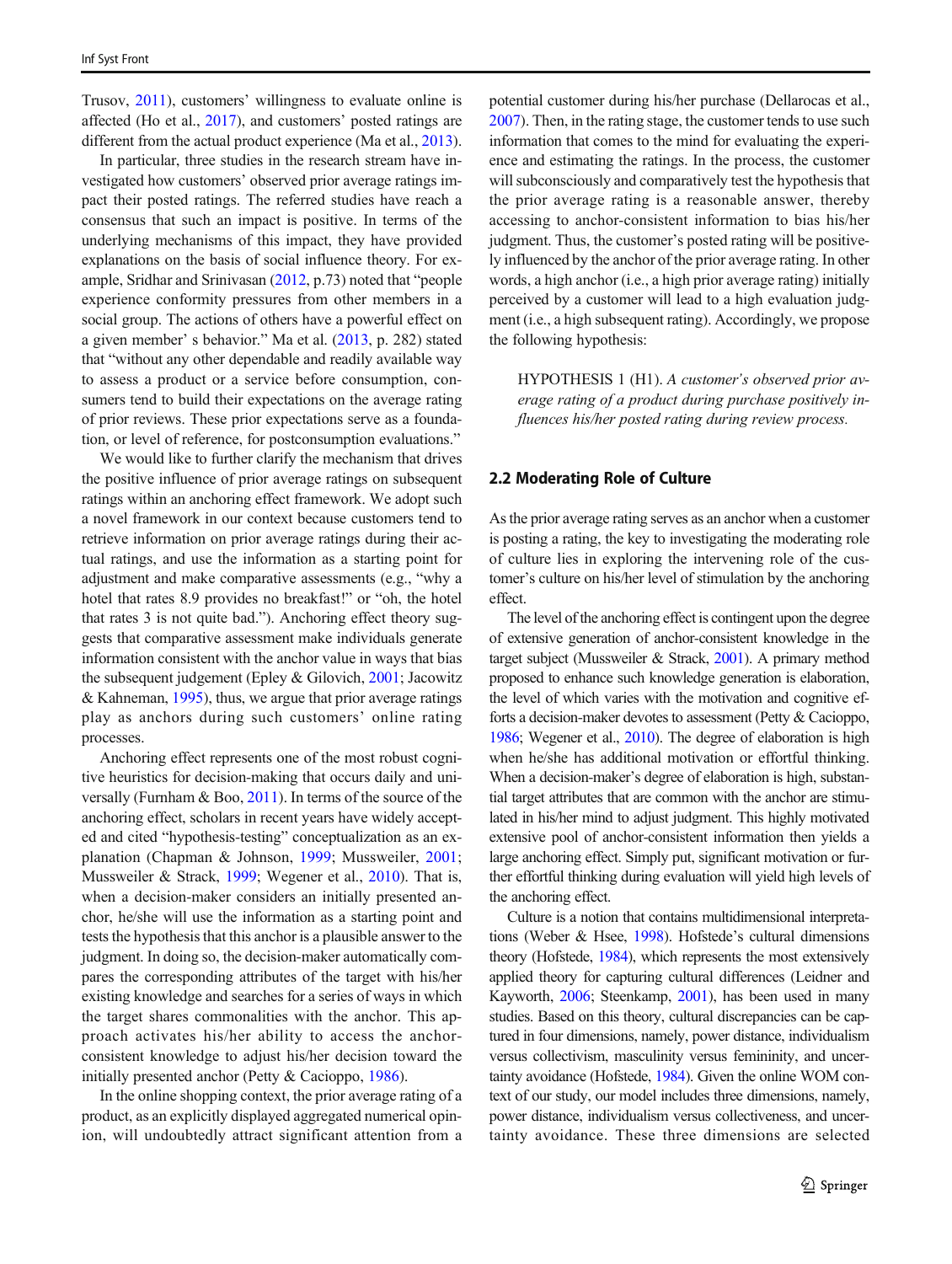considering their close linkage with service evaluation (e.g., Donthu & Yoo, [1998](#page-11-0); Furrer et al., [2000](#page-11-0); Malhotra et al., [2005;](#page-11-0) Mattila, [1999](#page-11-0)), which is the focus of this study. The cultural dimension of masculinity versus femininity, which focuses on how gender roles are stressed and distinctive in a society, is excluded from our model because this relationship is not strongly related to service expectations (Donthu & Yoo, [1998\)](#page-11-0).

The three dimensions identify systematic differences in national cultures in different aspects. First, the dimension of power distance is defined as "the extent to which the less powerful members of organizations and institutions (like the families) accept and expect that power is distributed unequally" (Hofstede, [1994,](#page-11-0) p. 2). Consumers in a high-power distance culture tend to perceive a person with a high job position as an individual who possesses a high level of power, status, and authority (Ngai et al., [2007\)](#page-12-0). Second, the dimension of individualism versus collectivism focuses on individuals' relationships with others (Hofstede, [1991](#page-11-0)). Individuals with high individualism tend to be substantially independent, have self-orientation and fairness, and primarily pursue their own interests but not others'; by contrast, individuals with high collectivism will display a high level of group loyalty and are ready to protect the interests of the members of their own group (Donthu & Yoo, [1998](#page-11-0)). Third, the dimension of uncertainty avoidance describes a society's tolerance of ambiguity (Hofstede, [1984](#page-11-0)) and deals with the way a society accommodates high levels of uncertainty and ambiguity in the environment (Hofstede, [1984;](#page-11-0) Soares et al., [2007\)](#page-12-0). People from high-uncertainty avoidance cultures tend to be more resistant to change, more fearful of failure, and less likely to take risks than people from low-uncertainty avoidance cultures (Huang et al., [1996](#page-11-0)).

First, we consider how the influence of the prior average rating on subsequent ones is contingent upon the cultural dimension of power distance. Low power distance is shown to be positively related to the personality trait of conscientiousness (Hofstede & McCrae, [2004](#page-11-0); McCrae & Terracciano, [2005\)](#page-11-0). Therefore, reviewers in low-power distance societies are prone to feeling responsible for expressing their real product experiences to future customers through online evaluation, and these serious attitudes increase their degree of effortful thinking when posting evaluations. According to the anchoring effect theory, the stimulated extensive pool of anchorconsistent information during effortful thinking enhances the stimulated anchoring effect of a reviewer. Thus, ratings posted by customers who score low in power distance can be intensively affected by the prior average rating. Accordingly, we propose the following hypothesis:

HYPOTHESIS 2 (H2). The positive influence of a customer' s observed prior average rating on his/her posted rating is strengthened when the focal customer is from a society that ranks low on power distance.

Second, in terms of the cultural dimension of individualism versus collectivism, individuals from individualistic societies tend to express their emotions to others, whereas those from collectivist societies do not prefer to express their emotions outwardly (Watkins & Liu, [1996](#page-12-0)). Similarly, consumers from individualistic cultures are more likely to engage in voice behaviors than individuals from collectivistic cultures (Liu & McClure, [2001\)](#page-11-0). Therefore, individuals who score highly in individualism are likely to view online evaluation as a readily available way to engage in voice behaviors, and they tend to spend substantial effortful thinking in numerically evaluating their product experience online as feedback on their purchases. According to the anchoring effect theory, involvement in high levels of elaboration during their evaluation will enhance customers' susceptibility to the anchoring effect. Therefore, the ratings posted by customers from individualistic cultures can be intensively influenced by the initially presented anchors (i.e., prior average ratings). Accordingly, we propose the following hypothesis:

HYPOTHESIS 3 (H3). The positive influence of a customer' s observed prior average rating on his/her posted rating is strengthened when the focal customer is from a society that ranks highly on individualism.

The third cultural dimension considered in this study is uncertainty avoidance. Individuals who score highly on the uncertainty avoidance dimension seek to preclude ambiguity and prefer to engage in thorough information-searching processes before making judgments (Hofstede & McCrae, [2004\)](#page-11-0). Thus, when rating a product, customers in high-uncertainty avoidance cultures seek to engage in highly effortful thinking for evaluation, thereby stimulating a large pool of anchorconsistent information to increase their susceptibility to the anchoring effect.

Moreover, individuals with high uncertainty avoidance thinking are proposed to be open to experiences (Hofstede & McCrae, [2004\)](#page-11-0). This notion is corroborated by McElroy and Dowd [\(2007\)](#page-11-0), who note that individuals with high openness to experience are more sensitive to anchoring cues and can be more influenced by the presented anchors than those who have low openness to experience. Given all the evidence presented, we may infer that the effect of the prior average rating on subsequent ratings is escalated if the reviewer is from a high-uncertainty avoidance society. Thus, we present the following hypothesis:

HYPOTHESIS 4 (H4). The positive influence of a customer' s observed prior average rating on his/her posted rating is strengthened when the focal customer is from a society that ranks highly on uncertainty avoidance.

Figure [1](#page-1-0) illustrates the conceptual model with the proposed hypotheses.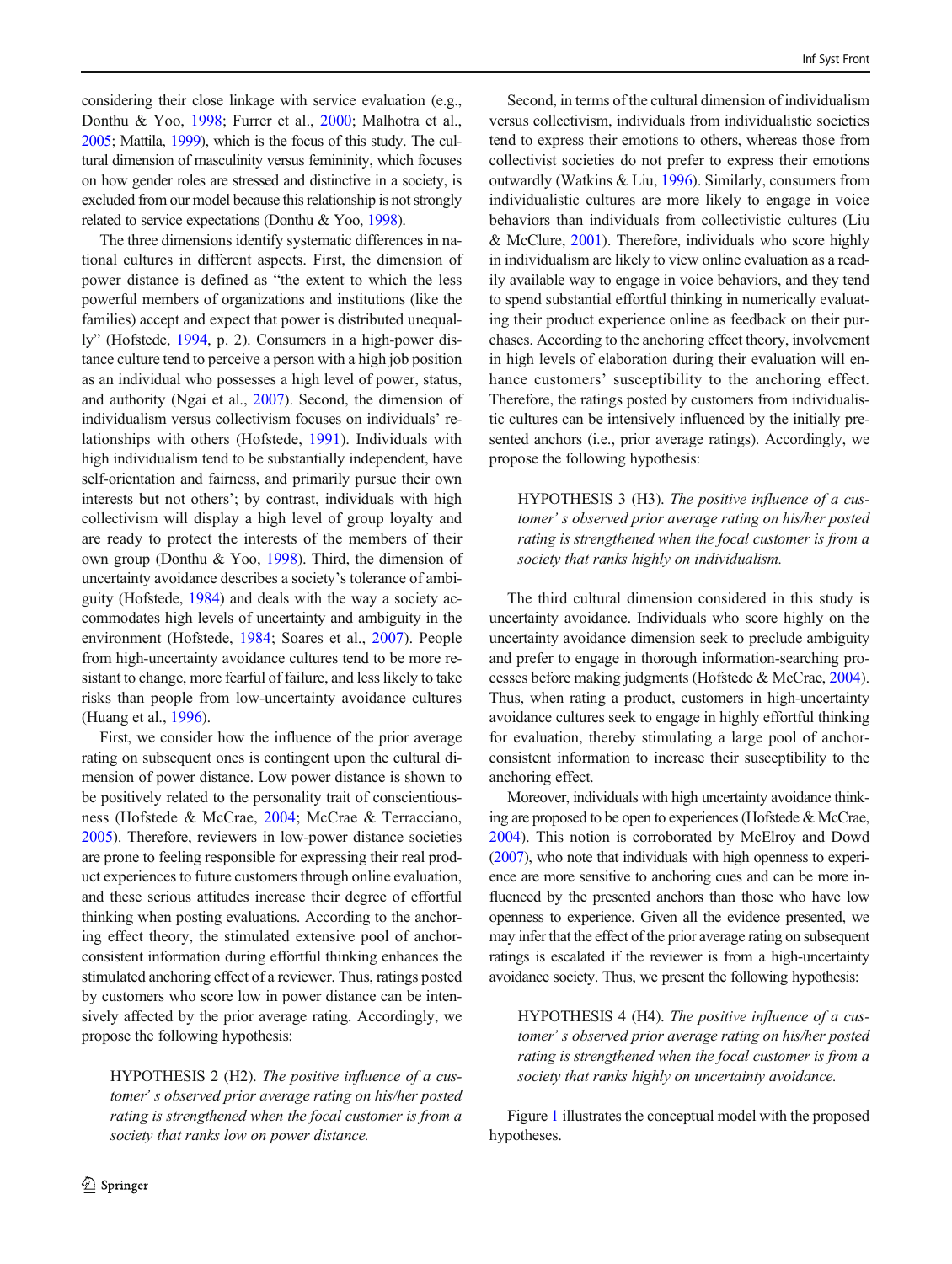# 3 Data and Analysis Results

## 3.1 Data Description

The data we use to provide empirical evidence for the hypotheses originate from two public sources. The first is a leading [online travel agency](https://en.wikipedia.org/wiki/Travel_website) website  $(Agoda.com)^{1}$  $(Agoda.com)^{1}$  $(Agoda.com)^{1}$  from which we collected hotel online WOM data from 2011 to 2016. In particular, hotels evidently represent one of the products that are most frequently purchased by customers from all over the world. Given the present study focuses on the cross-cultural difference of customers' online rating behaviors, online WOMs for hotel products is highly fit for such an investigation.

We targeted hotels in six cities (i.e., New York, Boston, San Francisco, Honolulu, Chicago, and Washington), which are all representative US metropolises or well-known tourist cities. These hotels were chosen because the cities where they are located have numerous customers from different countries, thus ensuring the cultural diversity of the collected sample in this study.

On the basis of the abovementioned criteria, our data involve 2451 hotels. For each hotel, the complete WOM histories from 2011 to 2016 were obtained. The information collected from the data source mainly consists of three categories. The first category refers to individual-level online WOM records concerning customer-reported reviews in the following typical format: review title, review body, submission date, and overall product rating on a continuous scale ranging from 0 to 10. The second category includes individual-level reviewer characteristic records, which consist of reviewer's name, travel type, and nationality. The third category involves hotel characteristic records, which contain information about prices for each hotel room type, the hotel's location, its star level, and its total number of reviews. Hotels with fewer than 15 reviews were removed.<sup>2</sup> 127,790 observations were obtained.

The second data source we used is Itim International [\(http://www.geert-hofstede.com\)](http://www.geert-hofstede.com). We followed several prior studies (e.g., Rai et al., [2009](#page-12-0)) in collecting cultural dimension data from Itim International. Specifically, we collected cultural values involving three cultural dimensions, namely, power distance, individualism versus collectivism, and uncertainty

avoidance. Each dimension value is measured on a 100 point scale using items from Itim International. We merged the data collected from the two data sources according to nationality. Because the Itim International data do not contain the cultural dimensions of all countries in the world, 657 reviews for which the reviewer's cultural dimensions could not be found in the data were excluded from our study. The abovementioned process enabled us to derive our final data, which contain 127,133 observations.

# 3.2 Variable Descriptions

The dependent variable ( $Rating_{ii}$ ) in our research is defined as reviewer *i*'s online rating of hotel *j*. For each customer *i* of hotel *j*, his/her posted *Rating<sub>ij</sub>* is a value between 0 and 10.

In terms of the independent variables, we define *Pri* AveRating<sub>ij</sub> as the prior average rating of hotel j for customer  $i$ , which is calculated by the mean of all the ratings of hotel  $j$  that were posted before customer  $i$  posted his/her rating.

Cultural factors serve as moderators in this study. The three focused-on cultural dimensions in this study are power distance, individualism versus collectivism, and uncertainty avoidance. A customer's power distance value  $(PDI_{ii})$  is equal to Hofstede's corresponding power distance value for his/her country/region of origin and then divided by 100. Values of individualism versus collectivism  $(IDV_{ii})$  and uncertainty avoidance  $(UAI_{ii})$  are measured using a similar process.

To guarantee the empirical rigor of this study, we include 12 controls to account for the potential unobserved heterogeneity that may bias estimation. First, given that the features of prior ratings can influence a customer's online rating evaluation (Ho et al., [2017;](#page-11-0) Li & Hitt, [2008](#page-11-0)), a first set of controls contains the dispersion (*Pri Dispersion*<sub>ii</sub>) and volume (*Pri* Volume<sub>ii</sub>) of the prior ratings for customer i who experienced hotel *j*. Second, we control a set of variables concerning the hotel-specific features because they may directly influence the overall level of ratings. These features include the economic performance of the city that the hotel located  $(H_City\_Eco_j)$ , star level  $(H_Star_j)$ , average price (H\_Price<sub>i</sub>), and total number of ratings (H\_Ratingnum<sub>i</sub>) of hotel *j*. We also control a set of variables concerning the features of the online WOM, which are suggested to exert a direct influence on the rating levels (Yin et al., [2016](#page-12-0)). The controls in this category are the percentage of positive words in the review posted by customer i for hotel j (R\_Posemo<sub>ii</sub>), the percentage of negative words in the review posted by customer i for hotel *j* ( $R$ <sub>Negemo<sub>ij</sub>), the reading difficulty measured by</sub> the Gunning-Fog index of the review posted by customer i for hotel  $j$  ( $R$   $Diff_{ii}$ ), the number of words in the review contents posted by customer i for hotel j  $(R\_Length_{ij})$ , and the year of the rating posted by customer *i* for hotel *j* ( $R$ <sub>*\_Year<sub>ij</sub>*). Third, to</sub> control for heterogeneity across reviewers, we control the

<sup>&</sup>lt;sup>1</sup> Through  $Agoda.com$  $Agoda.com$ , a customer who books a hotel will receive a survey from Agoda very soon after his/her hotel stay as an opportunity to rate the hotel property and write about his/her experience. Review and rating submission behaviors are totally voluntary and self-driven.

<sup>&</sup>lt;sup>2</sup> Given the unavailability to collected data on prior average ratings during customers' purchase, we assume that customers' observed prior average ratings during their purchase are equal to the ones during ratings. Accordingly, we removed the hotels with fewer than 15 reviews from our dataset to avoid the significant fluctuate of values of average ratings during the period between a customer's purchase and his/her rating.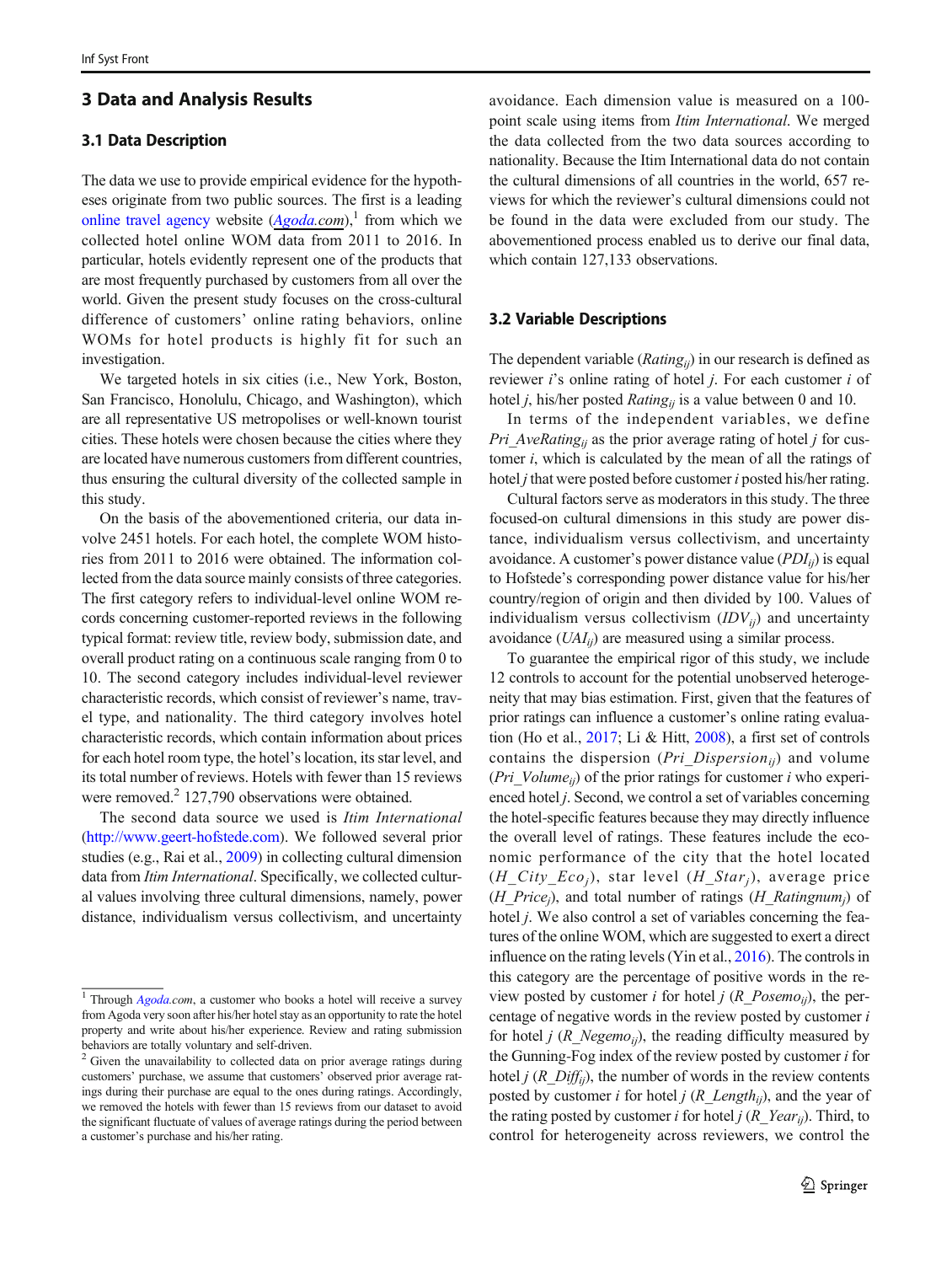travel type of customer  $i$  who experienced hotel  $j$  $(C\; Travel type_{ii})$ .

Table 2 summarizes all the variables involved in the empirical analysis, while Table [3](#page-8-0) presents the summary statistics and correlations between the selected variables. In the variable descriptions that follow,  $i$  indexes a reviewer, and  $j$  indexes a hotel.

## 3.3 Methodology

To test the hypotheses in this study, we formulate the following equation:

$$
Rating_{ij} = \theta_0 \text{Pri}. AveRating_{(i-1)j} + \text{Pri}. AveRating_{(i-1)j}
$$
\n
$$
\left(\sum_{m=1}^{3} \beta_m CultureDimensions_{mj}\right)
$$
\n
$$
+\sum_{n=1}^{3} \kappa_n CultureDimensions_{nj} + \sum_{r=1}^{12} \alpha_r Controls_{rij} + \varepsilon_{ij}
$$
\n(1)

where  $\theta_0$  indicates the main effect of *Pri* AveRating. In addition,  $\kappa_n$ ,  $n \in [1, 2, 3]$  captures the main effects of *CultureDimensions*,  $m \in [1, 2, 3]$ , where *CultureDimensions*<sub>1i</sub> =  $PDI_i$ , CultureDimensions<sub>2i</sub> = IDV<sub>i</sub>, and CultureDimensions<sub>3i</sub> = UAI<sub>i</sub>.

### 3.4 Tests of Hypotheses

Equation (1) is estimated using an ordinary least-squares regression model, and the results are presented in Table [3.](#page-8-0) The results are based on 127,133 ratings for which all control and focal variables are available.

We include three models. Model 1 (Table [4](#page-9-0)) introduces the control variables. According to the results (Table [3\)](#page-8-0), as expected, several factors, such as review length  $(R$  Length), hotel star level

(*H\_Star*), total number of hotel ratings (*H\_RatingNumber*), and degree of positive emotion in reviews  $(R\;Posemo)$ , are all related to high ratings.

Model 2 (Table [4\)](#page-9-0) introduces the Pri AveRating<sub>ij</sub> variable to test the main effects of the independent variable, that is, prior average rating (*Pri* AveRating<sub>ii</sub>). The coefficient for *Pri* AveRating<sub>ii</sub> is positive and significant ( $\beta = 0.726$ ,  $p < 0.01$ ), thus indicating that a one-unit increase in the prior average rating increases the subsequent rating  $(Rating_{ii})$  by 0.726. Therefore, H1, which states that the prior average rating will positively influence the subsequent rating, is supported.

Model 3 (Table [4](#page-9-0)) introduces the interaction terms of *Pri* AveRating<sub>ii</sub>×PDI<sub>ii</sub> to examine how power distance can moderate the relationship between the prior average rating (Pri\_AveRating<sub>ij</sub>) and subsequent ratings (Rating<sub>ij</sub>). The coefficient of Pri AveRating<sub>ii</sub>×PDI<sub>ii</sub> is significantly negative ( $\beta = -0.183$ ,  $p < 0.01$ ), thereby indicating that the positive effect of Pri\_AveRating<sub>ij</sub> on Rating<sub>ij</sub> is weak when  $PDI_{ij}$  is high. Therefore, H2, which states that power distance will weaken the relationship between the prior average rating and the subsequent rating, is supported.

Model 4 (Table [4](#page-9-0)) introduces the interaction terms of *Pri* AveRating<sub>ii</sub>×IDV<sub>ii</sub> to examine how individualism can moderate the relationship between the prior average rating and subsequent ratings. The significantly positive coefficient  $(\beta = 0.115, p < 0.01)$  of Pri\_AveRating<sub>ii</sub>×IDV<sub>ii</sub> indicates that the positive effect of Pri AveRating<sub>ii</sub> on Rating<sub>ii</sub> is strong when  $IDV_{ii}$  is high.

Model 5 (Table [4](#page-9-0)) introduces the interaction terms of *Pri* AveRating<sub>ii</sub>×UAI<sub>ii</sub> to examine how individualism can moderate the relationship between the prior average rating

Table 2 Variable Descriptions

| Variables                      | Description                                                                                                                 | Source                                            |
|--------------------------------|-----------------------------------------------------------------------------------------------------------------------------|---------------------------------------------------|
| Rating <sub>ii</sub>           | Online rating provided by customer $i$ for hotel $j$ .                                                                      | Agoda.com                                         |
| Pri Average <sub>ii</sub>      | Average of all the prior ratings of a hotel $j$ before customer $i$ posted a rating.                                        | Agoda.com                                         |
| $PDI_{ii}$                     | Power distance value of customer $i$ who evaluated for hotel $j$ , and then then divided by 100.                            | Itim International                                |
| $IDV_{ii}$                     | Individualism value of customer $i$ who evaluated for hotel $j$ , and then then divided by 100.                             | Itim International                                |
| $UAI_{ii}$                     | Uncertainty avoidance value of customer $i$ who evaluated for hotel $j$ , and then then divided by 100.                     | Itim International                                |
| <b>Controls</b>                |                                                                                                                             |                                                   |
| Pri Dispersion <sub>ii</sub>   | Standard deviation of all the prior ratings of hotel <i>j</i> before customer <i>i</i> posted a rating.                     | Agoda.com                                         |
| Pri Volume <sub>ii</sub>       | Rating volume of all the prior ratings of hotel <i>j</i> before customer <i>i</i> posted a rating, and then divided by 100. | Agoda.com                                         |
| $R$ Length <sub>ii</sub>       | Number of words in the review posted by customer $i$ for hotel $j$ .                                                        | Agoda.com                                         |
| $R$ Posemo <sub>ii</sub>       | Percentage of words indicating positive emotions in the review posted by customer $i$ for hotel $j$ .                       | Agoda.com                                         |
| $R$ Negemo <sub>ii</sub>       | Percentage of words indicating negative emotions in the review posted by customer $i$ for hotel $j$ .                       | Agoda.com                                         |
| $R$ Diff <sub>ii</sub>         | Gunning-Fog index of the reading difficulty of the review posted by customer $i$ for hotel $j$ .                            | Agoda.com                                         |
| $H$ Star <sub>i</sub>          | Star level of hotel <i>j</i> .                                                                                              | Agoda.com                                         |
| $H$ Price <sub>i</sub>         | Average price of all room types of hotel <i>i</i> , and then divided by 100.                                                | Agoda.com                                         |
| $H$ Rating Number <sub>i</sub> | Total cumulative number of ratings of hotel <i>j</i> at the time we collected the sample, and then divided by 1000.         | Agoda.com                                         |
| H City Eco                     | The natural logarithm of the gross domestic product (GDP) of the city that the focal hotel located.                         | U.S. Bureau of Economic<br>Analysis (BEA) dataset |
| Year <sub>ii</sub>             | Year $(2011/2012)$ /2016) customer <i>i</i> posted a rating for hotel <i>j</i> .                                            | Agoda.com                                         |
| Traveltype <sub>ii</sub>       | Travel type (single/couple/family/business) of customer <i>i</i> who evaluated hotel <i>j</i> .                             | Agoda.com                                         |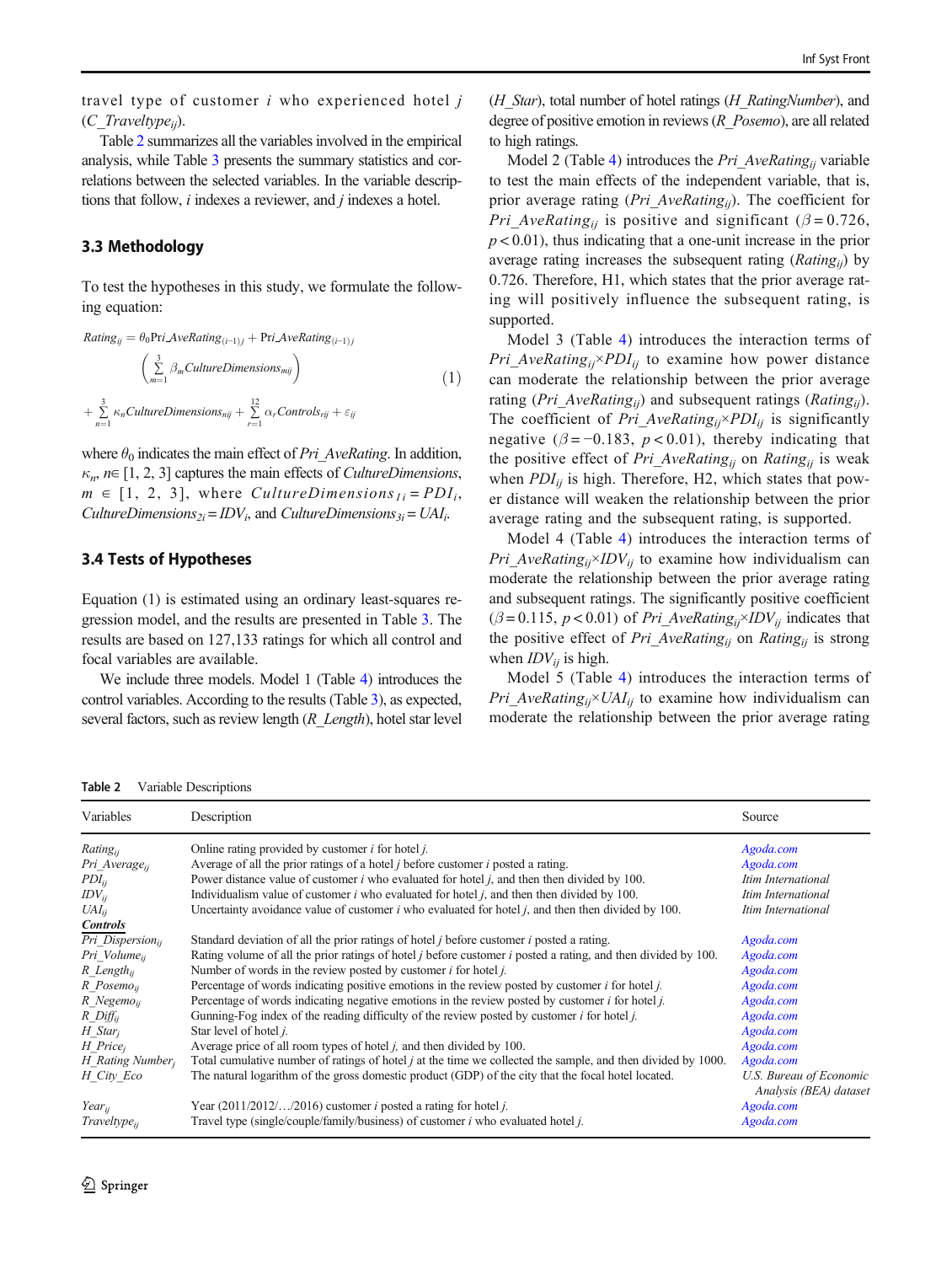<span id="page-8-0"></span>

| Table 3      | Descriptive Statistics and Correlations |         |         |                           |                  |              |                |         |                |         |
|--------------|-----------------------------------------|---------|---------|---------------------------|------------------|--------------|----------------|---------|----------------|---------|
|              | Variables                               | Mean    |         | <b>Standard Deviation</b> |                  | $\mathbf{1}$ | $\overline{2}$ | 3       | $\overline{4}$ | 5       |
| $\mathbf{1}$ | Rating                                  | 7.76    | 1.76    |                           |                  | 1.00         |                |         |                |         |
| 2            | Pri AveRating                           | 7.75    | 0.85    |                           |                  | 0.46         | 1.00           |         |                |         |
| 3            | PDI                                     | 0.50    | 0.18    |                           |                  | $-0.05$      | $-0.02$        | 1.00    |                |         |
| 4            | IDV                                     | 0.65    | 0.26    |                           |                  | 0.06         | $0.01\,$       | $-0.71$ | 1.00           |         |
| 5            | <b>UAI</b>                              | 0.60    | 0.20    |                           |                  | $-0.04$      | 0.03           | 0.32    | $-0.35$        | 1.00    |
| 6            | Pri Dispersion                          | 1.23    | 0.96    |                           |                  | $-0.34$      | $-0.14$        | $-0.01$ | 0.04           | $-0.03$ |
| 7            | Pri Volume                              | 3.96    | 5.13    |                           |                  | 0.04         | 0.06           | $-0.01$ | 0.00           | 0.09    |
| 8            | R Length                                | 51.57   | 35.34   |                           |                  | $-0.08$      | $-0.08$        | $-0.01$ | $-0.03$        | $-0.05$ |
| 9            | R Posemo                                | 10.32   | 9.56    |                           |                  | 0.29         | 0.13           | $-0.01$ | $-0.01$        | $-0.05$ |
| 10           | R Negemo                                | 1.31    | 3.47    |                           |                  | $-0.32$      | $-0.14$        | 0.01    | $-0.01$        | 0.03    |
| 11           | $R$ Diff                                | 9.09    | 8.39    |                           |                  | 0.04         | 0.03           | 0.08    | $-0.09$        | 0.06    |
| 12           | H Star                                  | 3.07    | 0.87    |                           |                  | 0.29         | 0.59           | $-0.01$ | 0.01           | $-0.01$ |
| 13           | H Price                                 | 1.87    | 0.89    |                           |                  | 0.21         | 0.44           | $-0.01$ | 0.02           | 0.01    |
| 14           | H RatingNumber                          | 1.56    | 1.61    |                           |                  | 0.06         | 0.10           | 0.01    | $-0.01$        | 0.13    |
| 15           | H City Eco                              | 20.40   | 0.82    |                           |                  | 0.08         | 0.17           | 0.03    | $-0.01$        | 0.05    |
|              | <b>Variables</b>                        | 6       | 7       | 8                         | $\boldsymbol{9}$ | 10           | 11             | 12      | 13             | 14      |
| 6            | Pri Dispersion                          | 1.00    |         |                           |                  |              |                |         |                |         |
| 7            | Pri Volume                              | 0.01    | 1.00    |                           |                  |              |                |         |                |         |
| 8            | R Length                                | 0.01    | $-0.13$ | 1.00                      |                  |              |                |         |                |         |
| 9            | R Posemo                                | $-0.15$ | 0.02    | $-0.34$                   | 1.00             |              |                |         |                |         |
| 10           | R Negemo                                | 0.22    | 0.01    | $-0.06$                   | $-0.15$          | 1.00         |                |         |                |         |
| 11           | $R$ _Diff                               | 0.00    | 0.01    | $-0.23$                   | 0.22             | 0.07         | 1.00           |         |                |         |
| 12           | H Star                                  | $-0.07$ | 0.01    | $-0.01$                   | $0.07\,$         | $-0.08$      | 0.03           | 1.00    |                |         |
| 13           | H Price                                 | $-0.06$ | 0.02    | $-0.02$                   | 0.04             | $-0.06$      | 0.03           | 0.59    | 1.00           |         |
| 14           | H RatingNumber                          | 0.01    | 0.76    | $-0.17$                   | 0.01             | 0.00         | 0.03           | 0.04    | 0.03           | 1.00    |
| 15           | H_City_Eco                              | $-0.02$ | 0.25    | $-0.09$                   | 0.03             | 0.00         | 0.02           | 0.22    | 0.25           | 0.31    |

and subsequent ratings. The significantly positive coefficient of Pri AveRating<sub>ii</sub>×UAI<sub>ii</sub> ( $\beta$  = 0.036, p < 0.1) indicates that the positive effect of Pri\_AveRating<sub>ij</sub> on Rating<sub>ij</sub> is strong when  $UAI_{ij}$  is high, thereby supporting H4, which states that uncertainty avoidance can strengthen the relationship between the prior average rating and subsequent ratings.

At last, Model 6 (Table [4\)](#page-9-0) includes all the moderators and shows entirely consistent moderating effects.

We summarize our results in Table [5.](#page-10-0)

# 4 Discussions and Implementations

# 4.1 General Discussion

The current study presents the following research questions:

(1) How and why does a customer's observed prior average rating influence his/her posted rating?

(2) How does a customer's culture moderate the influence of a customer's observed prior average rating influence on the posted rating?

We exerted theoretical and empirical effort to answer our research questions. For the theoretical aspect, we synthesized the extensive anchor effect theory literature and applied it in the online rating context.

We used the anchoring effect framework as the basis to propose that a customer's observed prior average rating plays as an anchor during a customer' rating process and thus drives the assimilation of his/her posted rating to the average one that he/she observed during the purchase. In addition, within the anchoring effect framework, we also propose that culture moderates such a positive effect via intervening customers' generated anchor-consistent knowledge.

For the empirical aspect, we tested our hypotheses based on 127,133 observations from 2451 hotels, covering the years from 2011 to 2016. Accordingly, we achieved empirical results that are entirely consistent with our predictions. That is,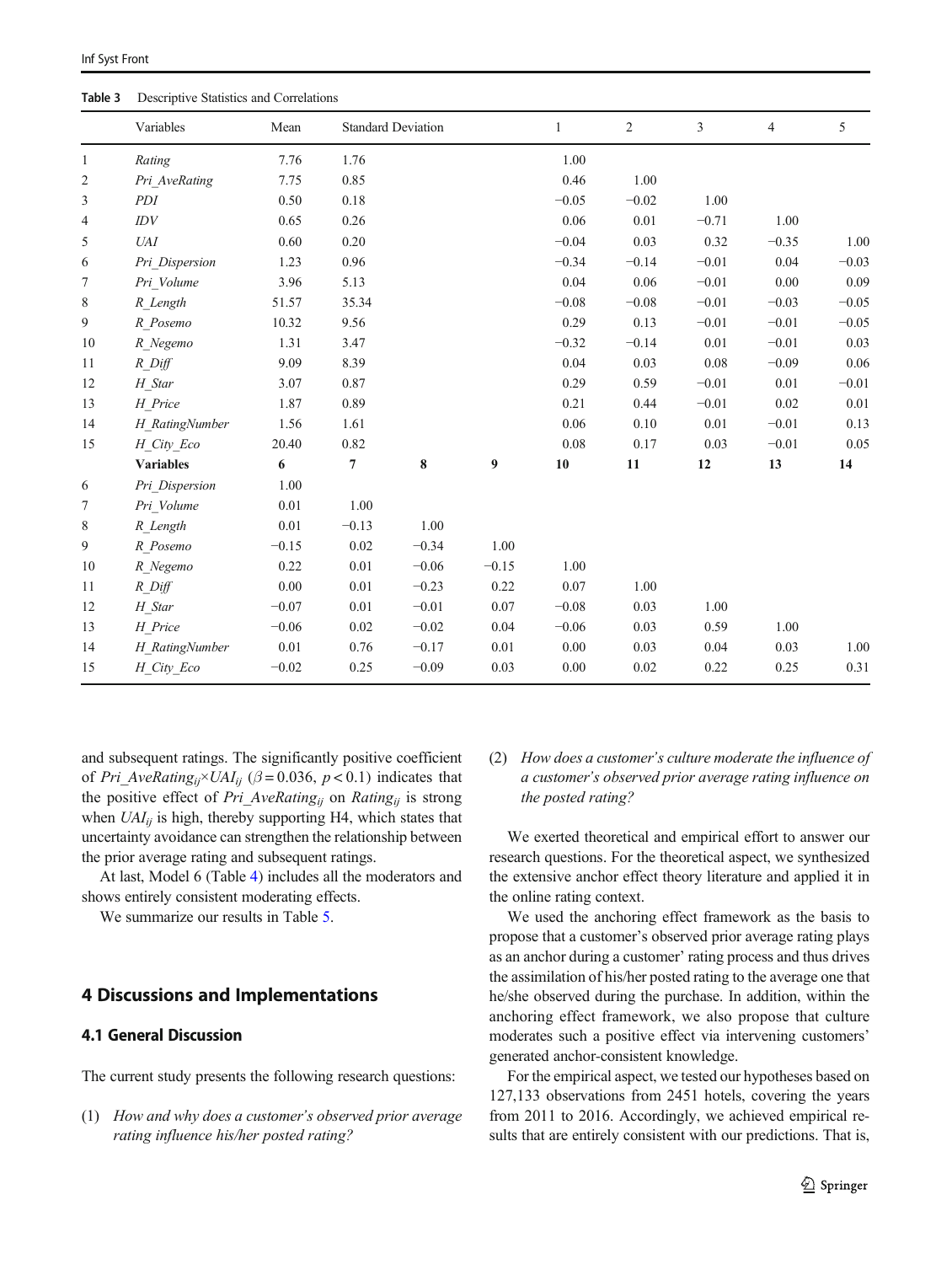#### <span id="page-9-0"></span>Table 4 Estimation Results

|                     | Model 1      | Model 2                | Model 3                                     | Model 4                 | Model 5                | Model 6                |
|---------------------|--------------|------------------------|---------------------------------------------|-------------------------|------------------------|------------------------|
| Pri_AveRating       |              | $0.726***$             | $\textbf{0.816}^{\text{\tiny\textsf{max}}}$ | $0.649***$              | $0.709***$             | $0.727***$             |
|                     |              | (120.54)               | (57.51)                                     | (47.65)                 | (47.23)                | (19.50)                |
| Pri AveRating×PDI   |              |                        | $-0.183***$                                 |                         |                        | $-0.193***$            |
|                     |              |                        | $(-7.09)$                                   |                         |                        | $(-5.16)$              |
| PDI                 |              |                        | $1.075^{\ast\ast\ast}$                      |                         |                        | $1.700***$             |
|                     |              |                        | (5.35)                                      |                         |                        | (5.82)                 |
| Pri_AveRating×IDV   |              |                        |                                             | $0.115***$              |                        | $0.038*$               |
|                     |              |                        |                                             | (6.34)                  |                        | (1.74)                 |
| IDV                 |              |                        |                                             | $-0.467***$             |                        | 0.149                  |
|                     |              |                        |                                             | $(-3.30)$               |                        | (0.72)                 |
| Pri_AveRating×UAI   |              |                        |                                             |                         | 0.036                  | $0.124***$             |
|                     |              |                        |                                             |                         | (1.84)                 | (4.96)                 |
| <b>UAI</b>          |              |                        |                                             |                         | $-0.734***$            | $-1.268$ ***           |
|                     |              |                        |                                             |                         | $(-4.07)$              | $(-6.56)$              |
| Pri Dispersion      | $-0.447$ *** | $-0.395***$            | $-0.396$ ***                                | $-0.399$ ***            | $-0.399***$            | $-0.402$ ***           |
|                     | $(-99.30)$   | $(-92.23)$             | $(-92.42)$                                  | $(-93.32)$              | $(-93.31)$             | $(-93.99)$             |
| Pri_Volume          | $-0.021***$  | $-0.010***$            | $-0.011***$                                 | $-0.010^{\ast\ast\ast}$ | $-0.011***$            | $-0.010$ ***           |
|                     | $(-14.00)$   | $(-7.29)$              | $(-7.70)$                                   | $(-7.40)$               | $(-7.67)$              | $(-7.52)$              |
| R Length            | $0.001***$   | $0.001^{\ast\ast\ast}$ | $0.001^{\ast\ast\ast}$                      | $0.001^{\ast\ast\ast}$  | $0.001^{\ast\ast\ast}$ | $0.001^{\ast\ast\ast}$ |
|                     | (4.50)       | (5.89)                 | (5.60)                                      | (6.30)                  | (5.32)                 | (6.12)                 |
| R Posemo            | $0.038***$   | $0.034***$             | $0.034***$                                  | $0.034***$              | $0.033***$             | $0.034***$             |
|                     | (77.65)      | (73.86)                | (73.50)                                     | (73.87)                 | (72.17)                | (72.82)                |
| R_Negemo            | $-0.109***$  | $-0.096***$            | $-0.096***$                                 | $-0.096***$             | $-0.095***$            | $-0.095***$            |
|                     | $(-86.92)$   | $(-80.37)$             | $(-80.44)$                                  | $(-80.32)$              | $(-80.07)$             | $(-80.12)$             |
| $R$ <sup>Diff</sup> | 0.000        | $-0.000$               | 0.001                                       | $0.001***$              | 0.001                  | $0.001^{\ast\ast\ast}$ |
|                     | (0.66)       | $(-0.07)$              | (1.19)                                      | (2.59)                  | (1.36)                 | (2.93)                 |
| H_Star              | $0.424***$   | $0.077^{\ast\ast\ast}$ | $0.077^{\ast\ast\ast}$                      | $0.076^{\ast\ast\ast}$  | $0.071^{\ast\ast\ast}$ | $0.073***$             |
|                     | (70.70)      | (12.03)                | (12.05)                                     | (11.98)                 | (11.17)                | (11.45)                |
| H_Price             | $0.114***$   | $0.014***$             | $0.014***$                                  | $0.012***$              | $0.016***$             | $0.014***$             |
|                     | (19.20)      | (2.54)                 | (2.40)                                      | (2.07)                  | (2.89)                 | (2.43)                 |
| H RatingNumber      | $0.082***$   | $0.044***$             | $0.047^{\ast\ast\ast}$                      | $0.048^{\ast\ast\ast}$  | $0.052^{\ast\ast\ast}$ | $0.053^{\ast\ast\ast}$ |
|                     | (18.25)      | (10.27)                | (10.89)                                     | (11.25)                 | (12.01)                | (12.31)                |
| H_City_Eco          | $-0.024***$  | $-0.019***$            | $-0.018***$                                 | $-0.017^{\ast\ast\ast}$ | $-0.017***$            | $-0.019***$            |
|                     | $(-4.34)$    | $(-3.49)$              | $(-3.30)$                                   | $(-3.28)$               | $(-3.28)$              | $(-3.68)$              |
| Year Dummy          | Yes          | Yes                    | Yes                                         | Yes                     | Yes                    | Yes                    |
| TravelType Dummy    | Yes          | Yes                    | Yes                                         | Yes                     | Yes                    | Yes                    |
| Constant            | $6.255***$   | $2.023***$             | $1.499***$                                  | $2.390***$              | $2.414***$             | $1.885***$             |
|                     | (50.75)      | (16.60)                | (9.60)                                      | (15.46)                 | (14.70)                | (6.06)                 |
| $\cal N$            | 126,358      | 126,358                | 126,358                                     | 126,358                 | 126,358                | 126,358                |
| $R^2$               | 0.293        | 0.366                  | 0.368                                       | 0.370                   | 0.369                  | 0.371                  |

*t* statistics in parentheses (\*  $p < 0.1$ , \*\*  $p < 0.05$ , \*\*\*  $p < 0.01$ ).

we found that customers' observed prior average ratings positively influence their posted ratings. Such an influence is strengthened by customers' low power distance, high individualism, or high uncertainty avoidance.

Our findings yielded substantial theoretical and practical implications, which are discussed as follows.

# 4.2 Theoretical Implications

The present study has several contributions to the academic literature. First, our study may advance the literature on the impact of prior ratings on subsequent customers' online behaviors. To the best of our knowledge, this study represents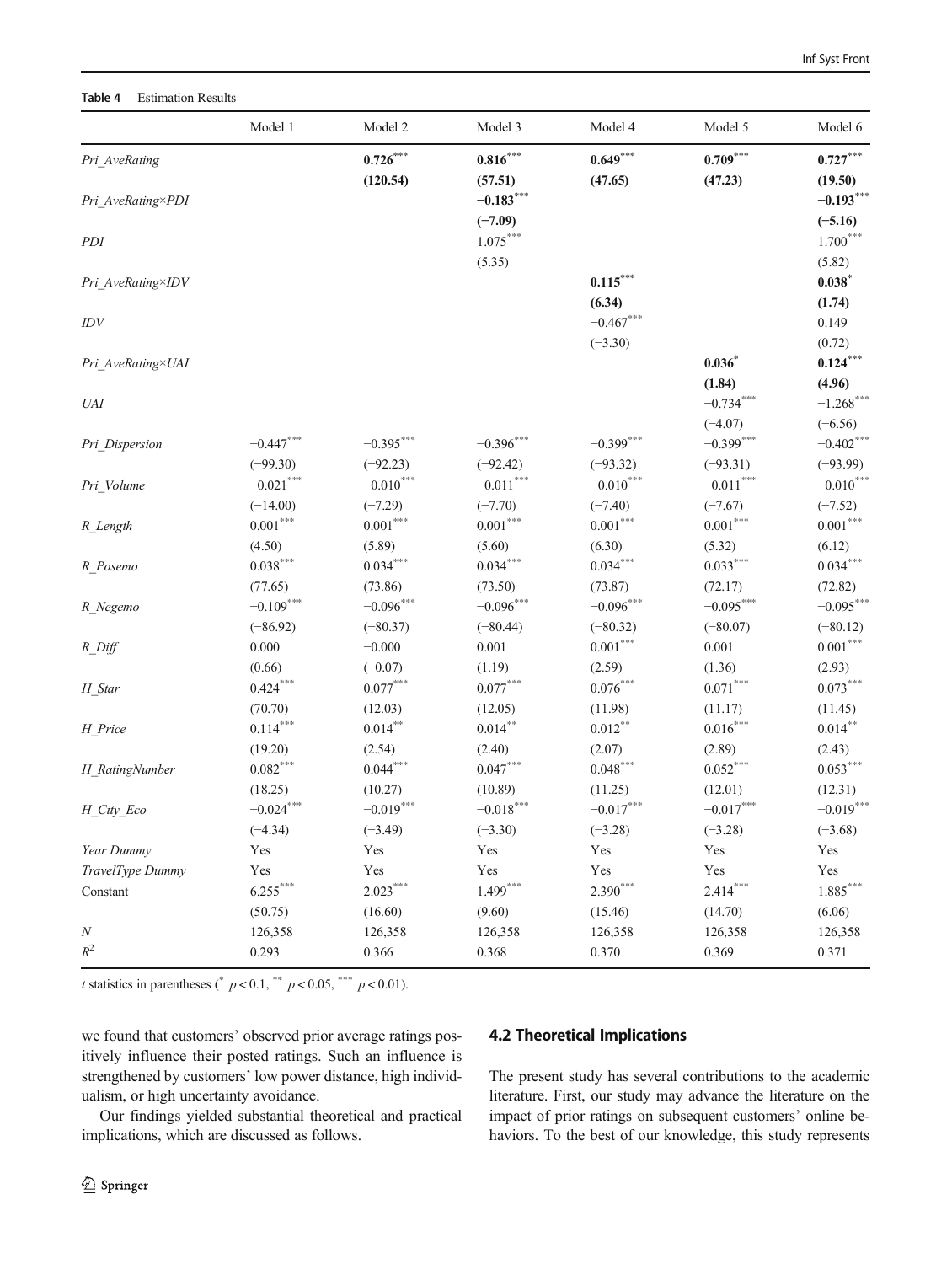#### <span id="page-10-0"></span>Table 5 Summary of Results

| <b>Hypothesis</b>                                                                                                                                                                                              | Result    |
|----------------------------------------------------------------------------------------------------------------------------------------------------------------------------------------------------------------|-----------|
| H1: A customer's observed prior average rating of a product during purchase positively influences<br>his/her posted rating during review process.                                                              | Supported |
| H2: The positive influence of a customer' s observed prior average rating on his/her posted rating<br>is strengthened when the focal customer is from a society that ranks low on power distance.              | Supported |
| H3: The positive influence of a customer' s observed prior average rating on his/her posted rating<br>is strengthened when the focal customer is from a society that ranks highly on individualism.            | Supported |
| H4: The positive influence of a customer' s observed prior average rating on his/her posted rating<br>is strengthened when the focal customer is from a society that ranks highly on uncertainty<br>avoidance. | Supported |

the first attempt to introduce the anchoring effect, a very robust cognitive heuristic, to individual online WOM behaviors. We draw on the anchoring effect to offer a novel theoretical explanation to analyze the influence of prior average ratings on subsequent ratings. Such investigation may remind future researchers that anchoring effect theory may serve as the theoretical foundation when exploring the influence of certain numerical contents on customers' online numerical evaluations.

Second, this study is among the first to investigate the effects of cultural differences on customers' online evaluation behaviors. We reinforce the notion that customers' online behaviors are distinct across cultures by demonstrating that culture can moderate the relationship between prior average and subsequent ratings. Therefore, future online rating researchers should incorporate the influence of culture into their models if they target cross-cultural studies. In addition, given that culture plays a fundamental role in molding individuals' personal characteristics (Hinde, [1987](#page-11-0); Judge & Cable, [1997](#page-11-0); Saffold III, [1988\)](#page-12-0), our results echo the findings of Ma et al. [\(2013\)](#page-11-0), in which the influence of the prior average and subsequent ratings was moderated by individual features.

Third, to the best of our knowledge, this study is also the first to link the anchoring effect and cultural dimensions theories, thereby providing new insights into both theories. Our findings demonstrate that cultural dimensions may act as moderators in stimulating the anchoring effect in the online WOM context. At the same time, our results may provide new insights into anchoring effects when targeting cross-cultural studies in other contexts.

# 4.3 Practical Implications

Apart from the theoretical implications, the empirical results also present several managerial implications. The results can remind managers of the important role of products' average ratings, as this study demonstrates that prior average ratings can significantly influence subsequent ratings, which are significant for product success (e.g., Moe & Trusov, [2011](#page-12-0); Sun, [2012](#page-12-0)). Furthermore, the findings, which indicate that the positive influence of prior average rating on subsequent ratings can be strengthened in low-power distance, high-individualism, or high-uncertainty avoidance societies, are beneficial for managers' decision-making: If the average rating of a product is high, then managers may consider repeatedly highlighting such rating in a prominent position on the website to enhance the anchoring effects on future customers, particularly in countries with low power distance, high individualism, or high uncertainty avoidance. This strategy may help online sellers to achieve increased customer satisfaction and improved long-term sales.

## 4.4 Limitations and Future Research

Like the results of other empirical studies, the outcomes of the current research are subject to limitations, thereby possibly providing avenues for future research. First, cultural discrepancy exists among individuals within the same society. Hui and Triandis ([1986](#page-11-0)) noted that cultures labeled as individualistic (or collectivistic) are simply cultures in which the majority of individuals have the corresponding personal features of individualism (or collectivism). Even in the same country, the cultural dimension values for different regions may exhibit distinctive qualities. Thus, the culture-related findings in this study can be used to indicate an overall societal trend, which may be valuable for managers when placing their products or services into diversified markets in different countries. Future studies may also investigate how the influence of prior ratings on future ratings is contingent upon certain individual-level factors, such as the five-factor model of personality (Costa Jr & Widiger, [1994\)](#page-11-0).

Second, our context is specific to the product type of hotels, which inherently suggests that customers' average anchoring effect on hotels may be dissimilar to that on other products. The generalizability of our findings might also be limited to similar products. Therefore, future studies may concentrate on whether our constructs and relationships are available for other product types or categories (e.g., "experience goods" and "search goods").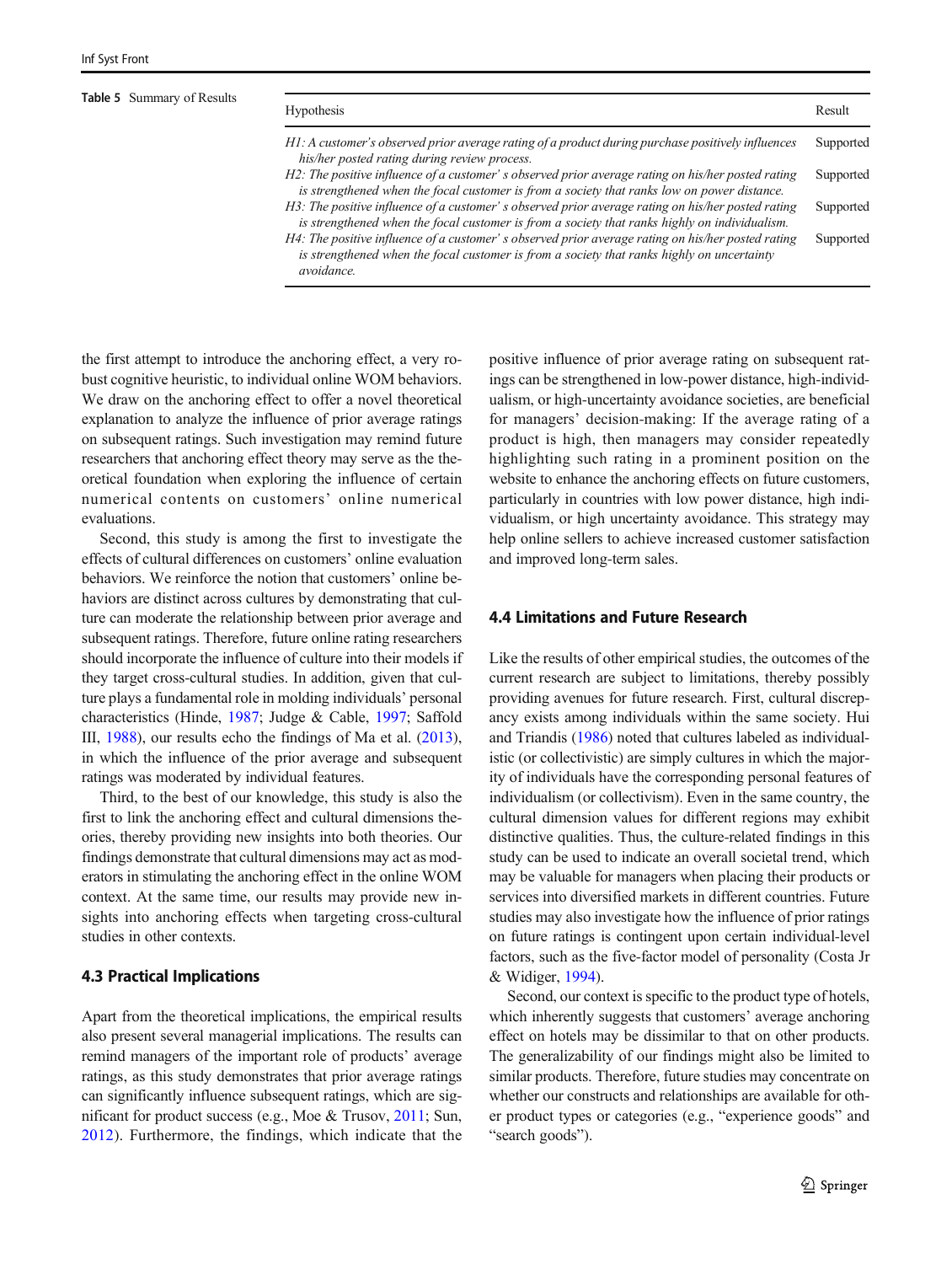<span id="page-11-0"></span>Third, in this study, we only focus on the influence of the prior average rating on subsequent ratings. However, due to the specific, unique features of prior average ratings (e.g., numerical, explicit, and prominently displayed), we include other statistical features (e.g., deviation) of prior ratings as control variables in our model. Therefore, future studies may also investigate how other statistical features of prior ratings (e.g., deviation of prior ratings) matter to subsequent ratings as well as how the relationship can be moderated by culture.

# References

- Bond, M. H., & Smith, P. B. (1996). Cross-cultural social and organizational psychology. Annual Review of Psychology, 47(1), 205–235.
- Chang, W.-L., Yuan, S.-T., & Hsu, C. W. (2010). Creating the experience economy in E-commerce. Communications of the ACM, 53(7), 122– 127.
- Chapman, G. B., & Johnson, E. J. (1999). Anchoring, activation, and the construction of values. Organizational Behavior and Human Decision Processes, 79(2), 115–153.
- Chau, P. Y., Cole, M., Massey, A. P., Montoya-Weiss, M., & O'Keefe, R. M. (2002). Cultural differences in the online behavior of consumers. Communications of the ACM, 45(10), 138–143.
- Clemons, E. K., Gao, G. G., & Hitt, L. M. (2006). When online reviews meet Hyperdifferentiation: A study of the craft beer industry. Journal of Management Information Systems, 23(2), 149–171.
- Costa Jr., P. T., & Widiger, T. A. (1994). Personality disorders and the five-factor model of personality. American Psychological Association.
- Critcher, C. R., & Gilovich, T. (2008). Incidental Environmental Anchors. Journal of Behavioral Decision Making, 21(3), 241–251.
- Dellarocas, C., Awad, N., & Zhang, X. (2004). Exploring the value of online reviews to organizations: Implications for revenue forecasting and planning. ICIS 2004 Proceedings, p. 30.
- Dellarocas, C., Zhang, X. M., & Awad, N. F. (2007). Exploring the value of online product reviews in forecasting sales: The case of motion pictures. Journal of Interactive Marketing, 21(4), 23–45.
- Donthu, N., & Yoo, B. (1998). Cultural influences on service quality expectations. Journal of Service Research, 1(2), 178–186.
- Epley, N., & Gilovich, T. (2001). Putting adjustment Back in the anchoring and adjustment heuristic: Differential processing of selfgenerated and experimenter-provided anchors. Psychological Science, 12(5), 391–396.
- Eroglu, C., & Croxton, K. L. (2010). Biases in judgmental adjustments of statistical forecasts: The role of individual differences. International Journal of Forecasting, 26(1), 116–133.
- Furnham, A., & Boo, H. C. (2011). A literature review of the anchoring effect. The Journal of Socio-Economics, 40(1), 35–42.
- Furrer, O., Liu, B. S.-C., & Sudharshan, D. (2000). The relationships between culture and service quality perceptions: Basis for crosscultural market segmentation and resource allocation. Journal of Service Research, 2(4), 355–371.
- Gao, G. G., Greenwood, B. N., Agarwal, R., & McCullough, J. (2015). Vocal minority and silent majority: How do online ratings reflect population perceptions of quality? MIS Quarterly, 39(3), 565-589.
- Godes, D., & Silva, J. C. (2012). Sequential and temporal dynamics of online opinion. Marketing Science, 31(3), 448–473.
- Guo, B., & Zhou, S. (2016). Understanding the impact of prior reviews on subsequent reviews: The role of rating volume, variance and

reviewer characteristics. Electronic Commerce Research and Applications, 20, 147–158.

- Hinde, R. A. 1987. Individuals, Relationships and Culture: Links between Ethology and the Social Sciences. CUP Archive.
- Ho, Y.-C., Wu, J., & Tan, Y. (2017). Disconfirmation effect on online rating behavior: A structural model. Information Systems Research, 28(3), 626–642.
- Hofstede, G. (1984). Cultural dimensions in management and planning. Asia Pacific Journal of Management, 1(2), 81–99.
- Hofstede, G. (1991). Organizations and cultures: Software of the mind. McGrawHill.
- Hofstede, G. (1994). The business of international business is culture. International Business Review, 3(1), 1–14.
- Hofstede, G., & McCrae, R. R. (2004). Personality and culture revisited: Linking traits and dimensions of culture. Cross-Cultural Research, 38(1), 52–88.
- Hsu, C., Davison, R., & Stares, S. (2004). Cultural influences on attitudes towards Hong Kong's smart identity card. PACIS 2004 Proceedings, p. 20.
- Huang, J.-H., Huang, C.-T., & Wu, S. (1996). National Character and response to unsatisfactory hotel service. International Journal of Hospitality Management, 15(3), 229–243.
- Hui, C. H., & Triandis, H. C. (1986). Individualism-collectivism: A study of cross-cultural researchers. Journal of Cross-Cultural Psychology, 17(2), 225–248.
- Hwang, Y., & Lee, K. C. (2012). Investigating the moderating role of uncertainty avoidance cultural values on multidimensional online trust. Information & Management, 49(3–4), 171–176.
- Israeli, A. A. (2002). Star rating and corporate affiliation: Their influence on room Price and performance of Hotels in Israel. International Journal of Hospitality Management, 21(4), 405–424.
- Jacowitz, K. E., & Kahneman, D. (1995). Measures of anchoring in estimation tasks. Personality and Social Psychology Bulletin, 21(11), 1161–1166.
- Judge, T. A., & Cable, D. M. (1997). Applicant personality, organizational culture, and organization attraction. Personnel Psychology, 50(2), 359–394.
- Lee, Y.-J., Hosanagar, K., & Tan, Y. (2015). Do I follow my friends or the crowd? Information cascades in online movie ratings. Management Science, 61(9), 2241–2258.
- Leidner, D. E., & Kayworth, T. (2006). A review of culture in information systems research: toward a theory of information technology culture conflict. MIS Quarterly, 30(2), 357–399.
- Li, X., & Hitt, L. M. (2008). Self-selection and information role of online product reviews. Information Systems Research, 19(4), 456–474.
- Liu, R. R., & McClure, P. (2001). Recognizing cross-cultural differences in consumer complaint behavior and intentions: An empirical examination. Journal of Consumer Marketing, 18(1), 54–75.
- Ma, X., Khansa, L., Deng, Y., & Kim, S. S. (2013). Impact of prior reviews on the subsequent review process in reputation systems. Journal of Management Information Systems, 30(3), 279–310.
- Malhotra, N. K., Ulgado, F. M., Agarwal, J., Shainesh, G., & Wu, L. (2005). Dimensions of service quality in developed and developing economies: Multi-country cross-cultural comparisons. International Marketing Review, 22(3), 256–278.
- Mattila, A. S. (1999). The role of culture in the service evaluation process. Journal of Service Research, 1(3), 250–261.
- McCrae, R. R., and Terracciano, A. 2005. "personality profiles of cultures: Aggregate personality traits," Journal of personality and social psychology (89:3), p. 407.
- McElroy, T., & Dowd, K. (2007). Susceptibility to anchoring effects: how openness-to-experience influences responses to anchoring cues. Judgment and Decision Making (2:1), p. 48.
- Moe, W. W., & Schweidel, D. A. (2012). Online product opinions: Incidence, evaluation, and evolution. Marketing Science, 31(3), 372–386.